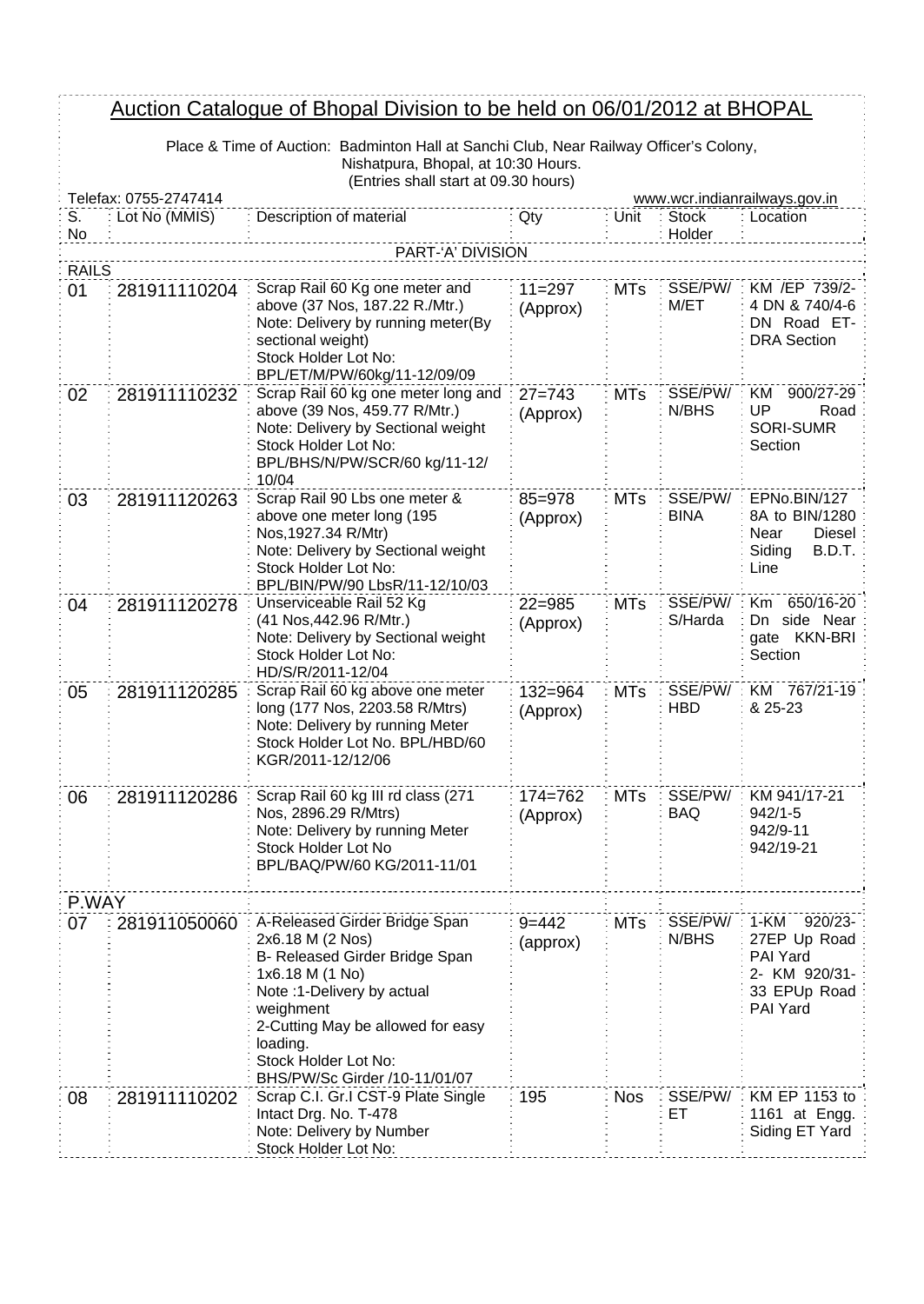|    |                      | BPL/ET/PW/Sc. C.I.Gr.I/11-12/09/01                                                                                                                                                                                                                                                                                                                                                                                                                                                                                                                                                          |                        |            |                        |                                                                                                                                                                                                                                                                                                           |
|----|----------------------|---------------------------------------------------------------------------------------------------------------------------------------------------------------------------------------------------------------------------------------------------------------------------------------------------------------------------------------------------------------------------------------------------------------------------------------------------------------------------------------------------------------------------------------------------------------------------------------------|------------------------|------------|------------------------|-----------------------------------------------------------------------------------------------------------------------------------------------------------------------------------------------------------------------------------------------------------------------------------------------------------|
| 09 | 281911110209         | Scrap C.I. Gr.II<br>A- Scrap CST-9 Plate Coupled<br>broken/Corrod (Tiebar, Cotters<br>attached (491 pairs)<br>B- Scrap CST-9 Plate single<br>attached with Tiebar, Cotters<br>Broken mixed (163 Nos)<br>Note: Delivery by actual weight.<br>Stock Holder Lot No:<br>BPL/N/PW/CI Gr.II/2011-12/07/02                                                                                                                                                                                                                                                                                         | $54 = 516$<br>(Approx) | <b>MTs</b> | SSE/PW/<br>N/BPL       | BPL Yard1-EP-<br>BPL/836/4-6<br>DN Side<br>$6 - 10$<br>DN<br>2-<br>Side<br>3- Near Good<br>shed office BPL<br>behind Hotel<br>4-EP/BPL/1048<br>to 1062 Near<br>office<br>Abkari<br><b>BPL</b>                                                                                                             |
| 10 | 281911110210         | Scrap ST Sleeper 168 Lbs Broken<br>Rusted & Corrogated (179 Nos)<br>Note: Delivery by actual weight<br>Stock Holder Lot No:<br>BPL/N/PW/Sc.STS/2011-12/07/04                                                                                                                                                                                                                                                                                                                                                                                                                                | $07 = 576$<br>(Approx) | <b>MTs</b> | SSE/PW/<br>N/BPL       | A-Behind PF 5<br>Near Abkari<br>office BPL B-<br>EP BPL/1048<br>to BPL/1062 at<br><b>BPL Yard</b>                                                                                                                                                                                                         |
| 11 | 281911120279         | Unserviceable C.I. broken CST-9<br>Grade-I off size<br>Note: Delivery by actual weight<br>Stock Holder Lot No:<br>HD/S/MS/2011-12/06                                                                                                                                                                                                                                                                                                                                                                                                                                                        | $19 = 322$<br>(Approx) | <b>MTs</b> | SSE/PW/<br>S/Harda     | Opposite<br>SSE/P.Way<br>South<br>office<br>Compound                                                                                                                                                                                                                                                      |
| 12 | 281911120284         | Unserviceable Scrap ST Sleeper<br><b>171 Lbs</b><br>Note: Delivery by Nos only<br>Stock Holder SS-11 No:<br>BPL/ET/SSE/P.Way/Yard/ET/06<br>dt.01.12.11                                                                                                                                                                                                                                                                                                                                                                                                                                      | 1761                   | <b>Nos</b> | SSE/PW/<br>ET          | KM GC 2 BB<br>end282<br><b>DS</b><br>NP<br>Shed<br>No.22,DS<br>gate<br>EL-1013-1015,<br><b>NPOH</b><br>SL<br>1031-33<br>Near<br>Trip Shed GL-4<br><b>HER</b><br>1043-<br>1043A, GL-4<br><b>HER</b><br>1041A-<br>1061, GL-<br>4HER1115-<br>1137, GL-4<br><b>HER</b><br>1203-<br>1217, AC Shed<br>PWL 05-05 |
|    | <b>OTHER FERROUS</b> |                                                                                                                                                                                                                                                                                                                                                                                                                                                                                                                                                                                             |                        |            |                        |                                                                                                                                                                                                                                                                                                           |
| 13 | 281911120270         | Condemned M &P's items<br>1-Whiting Jack cap.25 T, Make<br>Jamalpur with 5 HP electric motor<br>$D/S$ No.2 & 17 = 05 Nos<br>2-Jabivac water ring vacuum<br>exhauster complete make J.B.<br>Sawant, Model WR-430 with<br>indication motor S.No. BCXM6 Cap.<br>30 HP Make Crompton & Greaves<br>D/S No. BPL/3/45= 01 No<br>3-ACMEVAC water ring vacuum<br>exhauster complete make<br>ACMEVAC Model 2 T-4255 with<br>indication motor Cap. 40 HP D/S No.<br>BPL/3/50= 01 No<br>4-Electric indication motor 10 BHP<br>S.No. 921937 D/S No.<br>BPL/DS/MS/3=01 No<br>5- Jabirac water ring vacuum | 11                     | <b>Nos</b> | SSE/C&<br>W/Gen/E<br>т | NPOH,<br>Shed<br>ET(Fuling point<br>room & Near<br>cycle stand)                                                                                                                                                                                                                                           |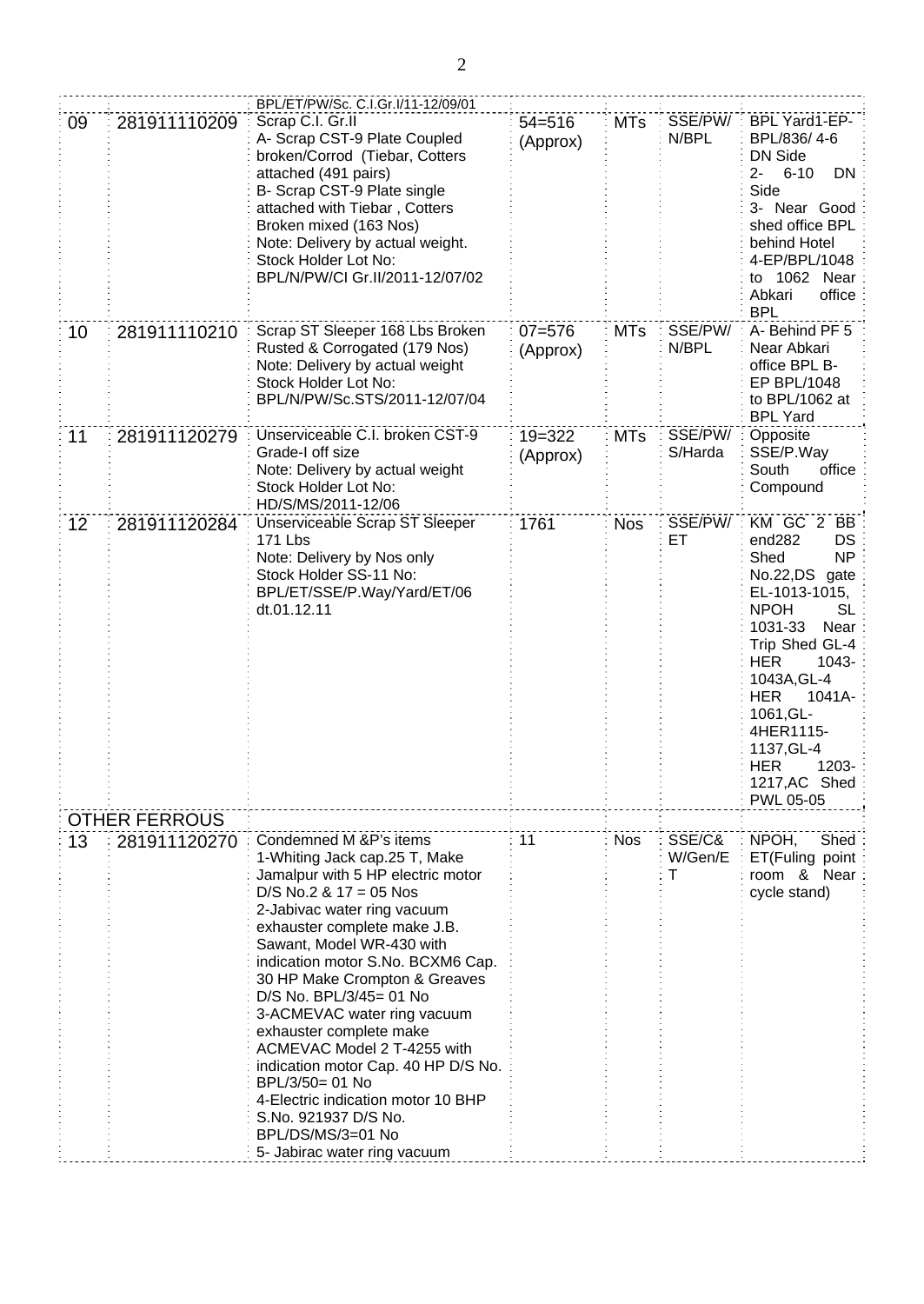|    |                    | exhauster complete make J.B.<br>Sawant, Model WR-430 without<br>motor D/S no. BPL/3/20/M&P/01=01<br>No<br>6-Cleaning plant with monoblock<br>pump set D/S No. BPL/M&P/06=01<br>No<br>7-Cooking range make pentax= 01<br>No<br>Stockholder's Lot No :- ET/NPOH/10                                                                      |                  |            |                                  |                                                          |
|----|--------------------|---------------------------------------------------------------------------------------------------------------------------------------------------------------------------------------------------------------------------------------------------------------------------------------------------------------------------------------|------------------|------------|----------------------------------|----------------------------------------------------------|
|    | <b>NON FERROUS</b> |                                                                                                                                                                                                                                                                                                                                       | 3020             |            |                                  |                                                          |
| 14 |                    | <b>Scrap Insulated Copper Conduct</b><br>281911090183<br>Coil in Sort & Sizes released from<br>(Approx)<br>Electric Loco equipments<br>Note: 1-If any other material is found<br>while delivery, which is strictly<br>restricted & it can not be delivered<br>Stock Holder's Lot No.<br>ET/TRS/CS/Scrap/NF/Ins. Copper<br>Coil/06/115 |                  | Kgs        | SSE/CS/<br><b>ELS/TRS</b><br>/ET | "B" in Scrap<br>Room No.3 at<br>A.C. Loco Shed<br>Itarsi |
| 15 | 281911090184       | Scrap White metal ingot<br>dismeantaled from suspension<br>bearing of Locomotive<br>Note: 1-If any other material is found<br>while delivery, which is strictly<br>restricted & it can not be delivered<br>Stock Holder's Lot No.<br>ET/TRS/CS/Scrap/white<br>metal/06/114                                                            | 105<br>(Approx)  | Kgs        | SSE/CS/<br><b>ELS/TRS</b><br>/ET | "C" in Scrap<br>Room No.3 at<br>A.C. Loco Shed<br>Itarsi |
| 16 | 281911090185       | Scrap Carbon Brush with copper tail<br>released from Loco equipments.<br>Note: 1-If any other material is found<br>while delivery, which is strictly<br>restricted & it can not be delivered<br>Stock Holder's Lot No.<br>ET/TRS/CS/Scrap/NF/Carbon<br>Brush/06/113                                                                   | 1100<br>(Approx) | Kgs        | SSE/CS/<br><b>ELS/TRS</b><br>/ET | "A" in Scrap<br>Room No.3 at<br>A.C. Loco Shed<br>Itarsi |
| 17 | 281911090187       | Scrap Brass Consist different type of<br>dismantle parts in sort & sizes<br>released from electric Loco<br>equipments<br>Note: 1-If any other material is found<br>while delivery, which is strictly<br>restricted & it can not be delivered<br>Stock Holder's Lot No.<br>ET/TRS/CS/Scrap/NF/Brass/06/111                             | 2300<br>(Approx) | <b>Kgs</b> | SSE/CS/<br><b>ELS/TRS</b><br>/ET | "E" in Scrap<br>Room No.3 at<br>A.C. Loco Shed<br>Itarsi |
| 18 | 281911090189       | Scrap Aluminium Consist different<br>type of dismantle parts in sort &<br>sizes released from electric Loco<br>equipments<br>Note: 1-If any other material is found<br>while delivery, which is strictly<br>restricted & it can not be delivered<br>Stock Holder's Lot No.<br>ET/TRS/CS/Scrap/NF/Aluminium/06<br>/109                 | 1600<br>(Approx) | Kgs        | SSE/CS/<br><b>ELS/TRS</b><br>/ET | "D" in Scrap<br>Room No.3 at<br>A.C. Loco Shed<br>Itarsi |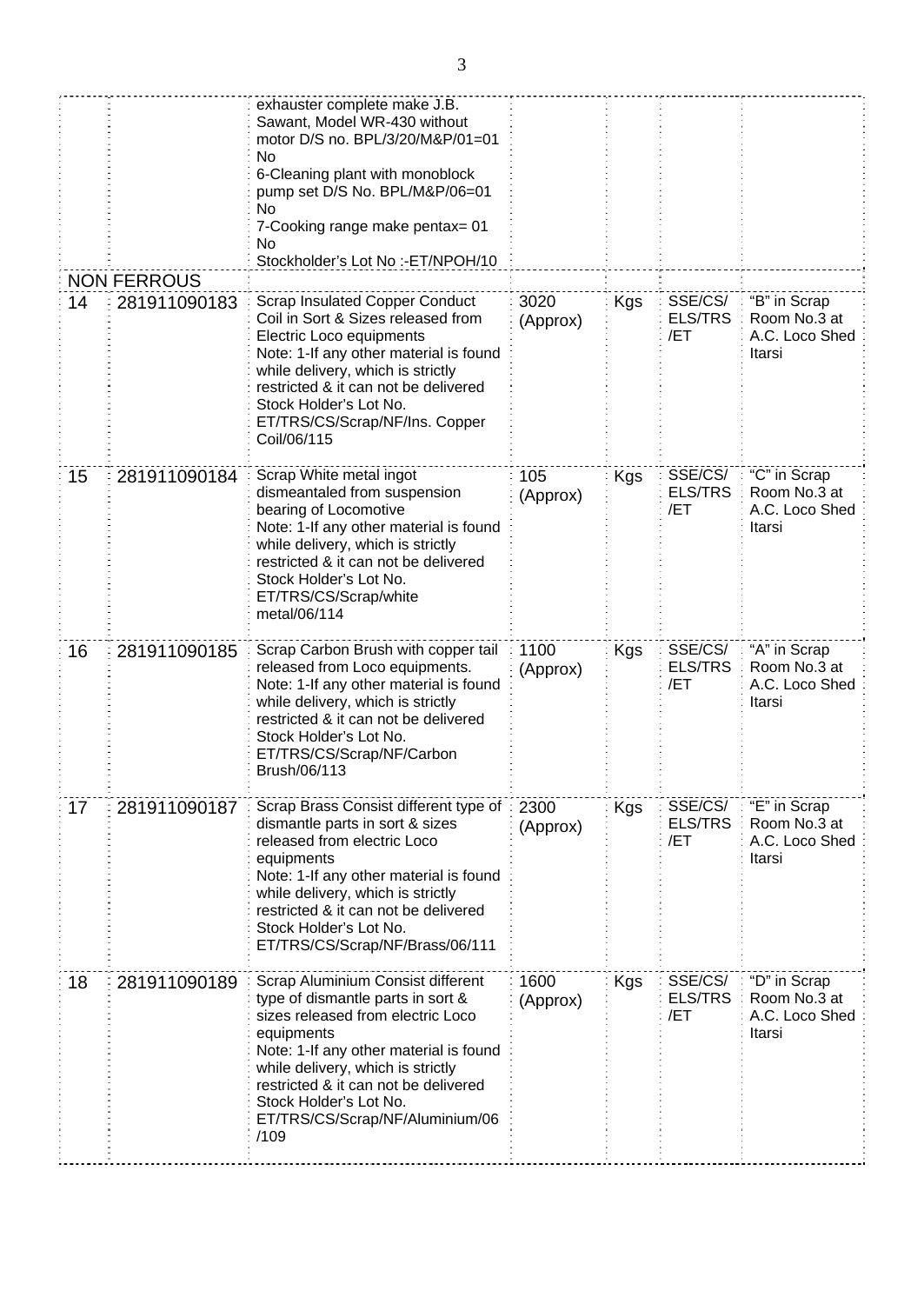| 19      | 281911040005                       | Condemned Non ferrous scrap<br>various type Copper Cable with<br>rubber insulation with or without lug<br>size. released from diesel<br>locomotive<br>A-1925/24" Generator Cable 1500<br>Kgs<br>B-1325/24" T/Motor Cable 6000<br>Kgs<br>C-650/02 MM Gredas Cable 2500<br>Kgs. Note: 1-If any other material<br>is found while delivery, which is<br>strictly restricted ⁢ can not be<br>delivered.<br>2- (will be sold to CPCB<br>approved purchaser)<br>Stockholder's Lot No.<br>SSE/D/ET/10-11/22 | 10000<br>(approx) | <b>Kgs</b> | SSE/D/E                            | Near<br>Motor<br>vehicle<br>section<br>No.5<br>garage<br>in Diesel Loco<br>shed Itarsi 'A' |
|---------|------------------------------------|-----------------------------------------------------------------------------------------------------------------------------------------------------------------------------------------------------------------------------------------------------------------------------------------------------------------------------------------------------------------------------------------------------------------------------------------------------------------------------------------------------|-------------------|------------|------------------------------------|--------------------------------------------------------------------------------------------|
|         | Machinery                          |                                                                                                                                                                                                                                                                                                                                                                                                                                                                                                     |                   |            |                                    |                                                                                            |
| 20      | 281911060094                       | Condemn Royal High Speed Drilling<br>Machine Cap. 32 MM M/No. 921<br>Manf. Royal Foundary, Punjab<br>(India)<br>Stock Holder Lot No: BPL/2010/4                                                                                                                                                                                                                                                                                                                                                     | 01                | No         | SSE/C&<br>W/BPL                    | Washing<br>Siding<br>C&W BPL                                                               |
| Vehicle |                                    |                                                                                                                                                                                                                                                                                                                                                                                                                                                                                                     |                   |            |                                    |                                                                                            |
| 21      | 280910110483                       | Condemned Matador No. MKD/<br>6248 Make- Bajaj with stepni<br>Chassis No. 616-FD 315811, 09<br>seater year of manufacture 1987<br>Note: Delivery by Number<br>Stock Holder SS-11 No<br>W/ET/2007/01                                                                                                                                                                                                                                                                                                 | 01                | No         | <b>SSE</b><br>(Works)/<br>(Main)ET | SSE(Works)<br>(Maint)<br>office<br>compound Itarsi                                         |
| 22      | 281911100194                       | Scrap Pick up Van Model LGL<br>MOD-6419 Chassis No. 4507645<br>Stock Holder No:                                                                                                                                                                                                                                                                                                                                                                                                                     | 01                | <b>No</b>  | SSE/TRD<br>/BINA                   | Kept in Depot<br>0f<br>SSE/TRD/BINA                                                        |
| 23      | 281911050058                       | Truck No MBD8419 Capacity 19.6<br>H.P. Type p-4-3 Seats with driver<br>Model 1982 Chassis No.<br>64229021072 Engine No. 4S .41621<br><b>Premier Road Master</b><br>Stock Holder SS-11 No:<br>ET/SSE/(Elec.)/M/Scrap/091                                                                                                                                                                                                                                                                             | 01                | No         | SSE/Elec<br>t/M/ET                 | Grounded<br>ın<br>office premises<br>of SSE/<br>Elec./M/PY/ET                              |
| 24      | 281911120277                       | Condemn Pick Up Van Model LGL<br>MOD-6420 Chasis No.4507641<br>Make Mahindra & Mahindra Ltd.<br>Stock Holder D.S. 8 Note No:<br>382612 dt.11.10.11                                                                                                                                                                                                                                                                                                                                                  | 01                | No.        | SSE/TRD/<br><b>BINA</b>            | Available<br>in<br>SSE/TRD/BHS                                                             |
|         |                                    | <b>PART-B' DEPOT</b>                                                                                                                                                                                                                                                                                                                                                                                                                                                                                |                   |            |                                    |                                                                                            |
| 25      | <b>NON-FERROUS</b><br>280911080080 | Scrap Aluminium cable with or                                                                                                                                                                                                                                                                                                                                                                                                                                                                       | 9720              | <b>Kgs</b> | Dy.CMM/                            | Near Room No                                                                               |
|         |                                    | without lugs and armored aluminium<br>cable with or without PVC, Rubber<br>etc of various sizes.<br>Stock Holder Lot No<br>BPL/CRWS/11-12 / Armored<br>cable/04/0077                                                                                                                                                                                                                                                                                                                                | (Approx)          |            | CRWS/<br><b>BPL</b>                | 1/ R. Section<br>Road / SCRAP<br>YARD/ CRWS/<br><b>BPL</b>                                 |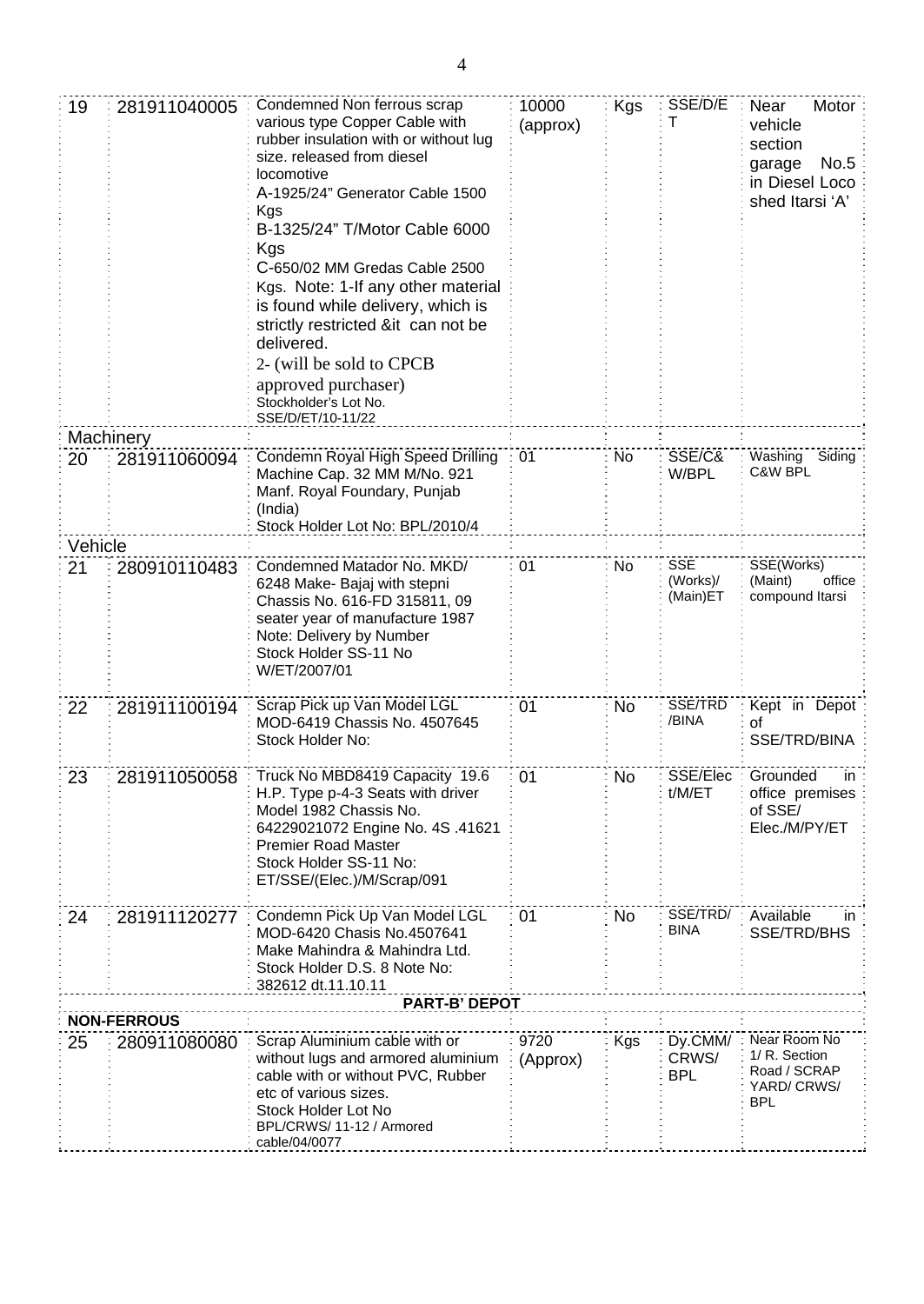| 26 | 280911070043                                                                                                                                                                                                    | SCRAP CONDEMNED CEILING FAN<br>SORT AND SIZES WITH OR WITHOUT<br>BLADE AND ROD RECEIVED FROM<br><b>BPL DIVISION.</b><br>Stock Holder Lot No<br>BPL/CRWS/FAN/11-12/03/0040                                                                                                                                                                            | 1211                   | <b>Nos</b> | Dy.CMM/<br>CRWS/<br><b>BPL</b> | Room No 04 /<br><b>SCRAP YARD</b><br>/ CRWS / BPL                                 |
|----|-----------------------------------------------------------------------------------------------------------------------------------------------------------------------------------------------------------------|------------------------------------------------------------------------------------------------------------------------------------------------------------------------------------------------------------------------------------------------------------------------------------------------------------------------------------------------------|------------------------|------------|--------------------------------|-----------------------------------------------------------------------------------|
| 27 | 280911120132                                                                                                                                                                                                    | <b>SCRAP CEILING FAN WITH</b><br>MOTOR SORT AND SIZES WITH<br>OR WITHOUT BLADE AND ROD.<br>Stockholder's Lot No<br>BPL/CRWS/FAN/11-12/06/0129                                                                                                                                                                                                        | 1818                   | <b>Nos</b> | Dy.CMM/<br>CRWS/B<br>PL        | Room No 06 /<br>Section<br>R.<br>Road / SCRAP<br>YARD / CRWS<br>/BPL              |
| 28 | 280911120156                                                                                                                                                                                                    | Scrap Electrical items consisting of<br>all types of mobile charger, Electric<br>chokes / ballast, MCB, Contactor,<br>Change over switch, regulator,<br>condenser, pump controller etc.<br>Stockholder's Lot No<br>BPL/CRWS/ 11-12/Ele. items<br>/06/0153                                                                                            | 4000<br>(Approx)       | Kgs        | Dy.CMM/<br>CRWS/B<br>PL        | Near<br>Room<br>No. 10<br>$/$ R-<br>Section Road /<br>SCRAP YARD<br>/ CRWS / BPL  |
|    | <b>OTHER FERROUS</b>                                                                                                                                                                                            |                                                                                                                                                                                                                                                                                                                                                      |                        |            |                                |                                                                                   |
| 29 | 280911120122                                                                                                                                                                                                    | <b>SC. STAINLESS STEEL</b><br>CONSISTING OF S S TROUGH<br>FLOOR RELEASED FROM<br><b>COACHES WITH OR WITHOUT</b><br>MINOR FERROUS ATTACHMENT.<br>Stockholder's Lot No<br>BPL/CRWS/11-12/SS TROUGH<br>FLOOR/06/0119                                                                                                                                    | $18 = 700$<br>(Approx) | <b>MTs</b> | Dy.CMM/<br>CRWS/B<br>PL        | Opposite to<br>EP-185 / R.<br>Section Road /<br><b>SCRAP YARD</b><br>/ CRWS / BPL |
| 30 | 280911120123                                                                                                                                                                                                    | <b>SCRAP STAINLESS STEEL</b><br>CONSISTING OF LAVOTARY PAN<br>RELEASED FROM COACHES<br>WITH MINOR FERROUS<br>ATTACHMENTS.<br>Stockholder's Lot No<br>BPL/CRWS/ 11-12/SS-INLAY/06/<br>0120                                                                                                                                                            | $6 = 080$<br>(Approx)  | <b>MTs</b> | Dy.CMM/<br>CRWS/B<br>PL        | Opposite<br>to<br>EP-<br>187/R.Section<br>Road/SCRAP<br>YARD/CRWS/<br><b>BPL</b>  |
| 31 | 280911120150                                                                                                                                                                                                    | <b>SCRAP STAINLESS STEEL</b><br>CONSISTING OF SS MOULDINGS, SS<br>SHEETS, SS STRIPS, SS BOTTAL<br><b>WITH OR WITHOUT</b><br>HOLDER<br>MINOR FERROUS ATTACHMENT.<br>Stockholder's Lot No<br>BPL/CRWS/ 11-12/SS/06/0147                                                                                                                                | $05 = 300$<br>(Approx) | <b>MTs</b> | Dy.CMM/<br>CRWS/B<br>PL        | A- Area, near rly<br>Track / Scrap yard /<br>CRWS / BPL                           |
| 32 | <b>SCRAP STAINLESS STEEL OF</b><br>280911120151<br><b>IIIRD BERTH SUPPORT</b><br>CONSISTING OF SS BRACKET,<br>SS HINGES, SS STRIP WITH PVC<br>ATTACHMENT.<br>Stockholder's Lot No<br>BPL/CRWS/ 11-12/SS/06/0148 |                                                                                                                                                                                                                                                                                                                                                      | $05 = 710$<br>(Approx) | <b>MTs</b> | Dy.CMM/<br>CRWS/B<br>PL        | Near<br>Weigh<br>Bridge,<br>Scrap<br>Yard / CRWS /<br><b>BPL</b>                  |
| 33 | 280911120175                                                                                                                                                                                                    | SCRAP CI Gr. II consisting of CI<br>base, CLS base, CL unit, CI weigh<br>bridge platform, Gate weight, trastal,<br>pipes, top & bottom roller, pulley,<br>one way, two way valve bend pipe,<br>Sluge valve, Non return valve, Pump<br>head, pulley, shaft, pump base<br>plate etc.<br>Stockholder's Lot No<br>BPL/CRWS/11-12/CI GR.11/IR/<br>07/0166 | $18 = 000$<br>(Approx) | <b>MTs</b> | Dy.CMM/<br>CRWS/B<br>PL        | E-37 to E-41 /<br><b>SCRAP</b><br><b>NEW</b><br>YARD / CRWS<br>/ BPL              |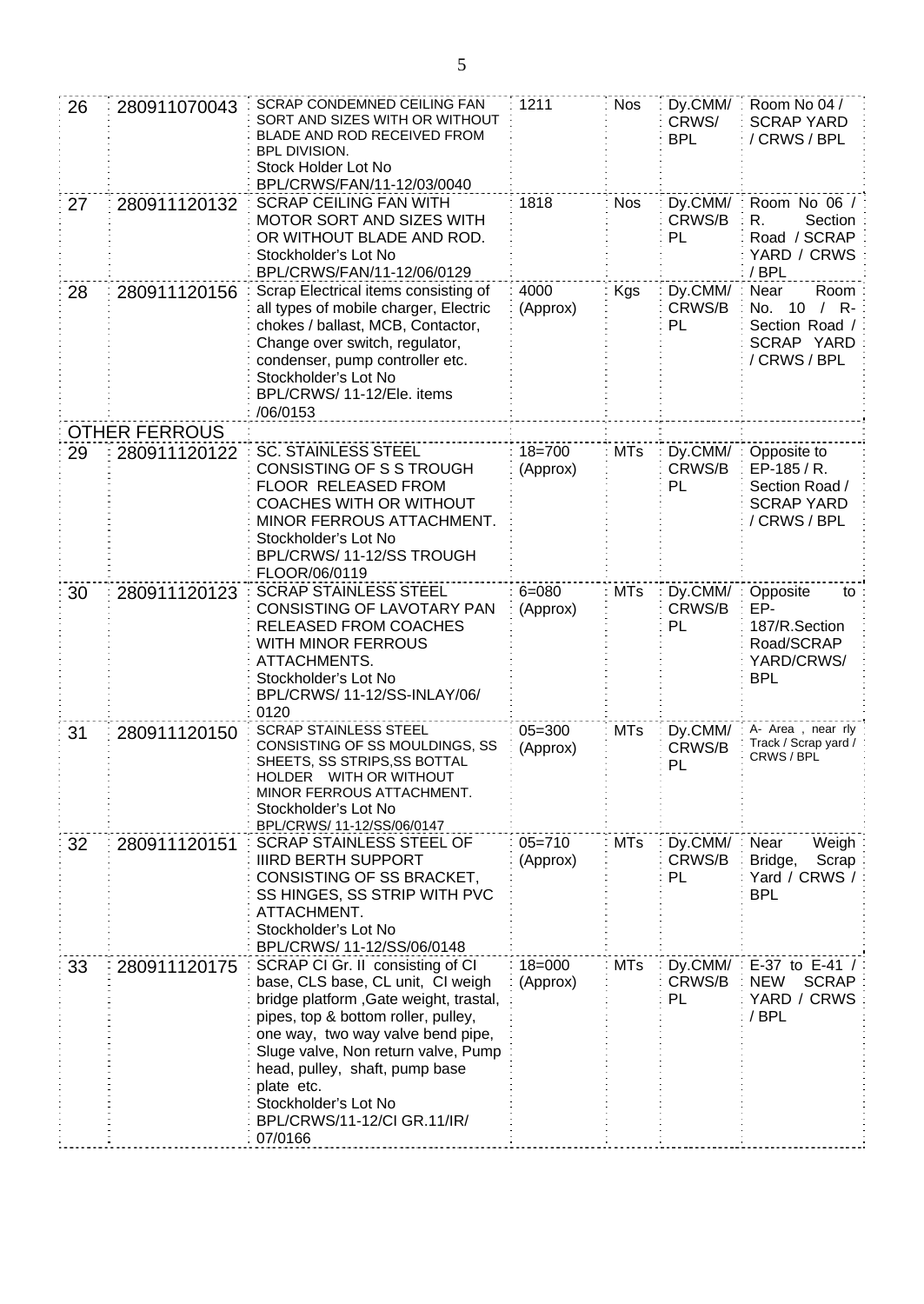| 34               | 280911120181         | Scrap Bolster and axle box Coil<br>Spring of sort and sizes released<br>from coaches<br>Stockholder's Lot No<br>BPL/CRWS/11-12/COIL SPRING/<br>07/0172                                                                                                                            | $16 = 260$<br>(Approx) | <b>MTs</b> | Dy.CMM/<br>CRWS/B<br>PL        | Near<br>Railway:<br>Track<br>R.<br>Section Road /:<br>SCRAP YARD<br>/ CRWS/BPL |
|------------------|----------------------|-----------------------------------------------------------------------------------------------------------------------------------------------------------------------------------------------------------------------------------------------------------------------------------|------------------------|------------|--------------------------------|--------------------------------------------------------------------------------|
| 35               | 280911120185         | Scrap MS Battery Boxes of sort and<br>sizes released from coaches with or<br>without minor non ferrous /wooden<br>attachment.<br>Note- Cutting permission may be<br>allowed at the time of delivery for<br>easy loading.<br>Stockholder's Lot No<br>BPL /CRWS/11-12/B.Box/07/0177 | $32 = 800$<br>(Approx) | <b>MTs</b> | Dy.CMM/<br>CRWS/B<br>PL        | W-15 to W-26 /<br><b>SCRAP</b><br><b>NEW</b><br>YARD / CRWS<br>/BPL            |
| Vehicle          |                      |                                                                                                                                                                                                                                                                                   |                        |            |                                |                                                                                |
| 36               | 280911120131         | Condemned Jeep No UPB/6142,<br>Make Mahindra without battery and<br>stepney, propeller shaft, tool kit,<br>radiator, meter.<br>Stockholder's Lot No<br>BPL/CRWS/11-12/Jeep / 06/0128                                                                                              | 01                     | No         | Dy.CMM/<br>CRWS/B<br>PL        | Near<br>Sub<br>Station<br>boundary wall /<br><b>CRWS/BPL</b>                   |
| <b>Machinery</b> |                      |                                                                                                                                                                                                                                                                                   |                        |            |                                |                                                                                |
| 37               | 280911120126         | Condemned Tugger Plant No 134P<br>and 133P with Motor and without<br>battery.<br>Stockholder's Lot No<br>BPL/CRWS/11-12/Tugger / 06/0123                                                                                                                                          | 02                     | No         | Dy.CMM/<br>CRWS/B<br>PL        | D-295 / SCRAP<br>YARD/<br>CRWS/BPL                                             |
| 38               | 280911120158         | SCRAP submersible pump with or<br>without motor of sort and sizes.<br>Stockholder's Lot No<br>BPL/CRWS/11-12 / Pump / 06/0155                                                                                                                                                     | 12                     | Set        | Dy.CMM/<br>CRWS/B<br>PL        | POLE-11 NEW<br>SHED/<br><b>SCRAP</b><br>YARD/CRWS/<br><b>BPL</b>               |
|                  | <b>MISCELLANEOUS</b> |                                                                                                                                                                                                                                                                                   |                        |            |                                |                                                                                |
| 39               | 280911110119         | Condemned UPS, Condemned<br>Stabilizer and LV transformer etc., of<br>sort and sizes<br>Stock Holder Lot No:<br>BPL/CRWS/11-12/UPS/05/0101                                                                                                                                        | 27                     | <b>Nos</b> | Dy.CMM/<br>CRWS/<br><b>BPL</b> | Near pole No.<br>16<br>οf<br>New<br>Shed/Scrap/<br>Yard/CRWS/B<br>PL           |
| 40               | 280911120127         | SC L. P. SHEET OFF CUTS AND<br>PIECES OF SORT AND SIZES<br>Stockholder's Lot No<br>BPL/CRWS/11-12/LP SHEET/<br>06/0124                                                                                                                                                            | $10 = 000$<br>(Approx) | <b>MTs</b> | Dy.CMM/<br>CRWS/B<br>PL        | Near New shed<br>and<br>Railway<br>track/SCRAP<br>YARD/<br>CRWS/BPL            |
| 41               | 280911120128         | SCRAP EMPTY FEVICOL DRUM with<br>or without lid CAP 20 TO 25 LTRS.<br>Stockholder's Lot No<br>BPL/CRWS/11-12/P-DRUM/06/0125                                                                                                                                                       | 218                    | <b>Nos</b> | Dy.CMM/<br>CRWS/B<br>PL        | A-Area /SCRAP/<br>YARD/CRWS/BP<br>L                                            |
| 42               | 280911120129         | SCRAP EMPTY OIL BARREL WITH<br>OR WITHOUT LID CAP 200/210 LTRS.<br>Stockholder's Lot No<br>BPL/ CRWS/11-12/ BARREL/06/<br>0126                                                                                                                                                    | 93                     | Nos        | Dy.CMM/<br>CRWS/B<br>PL        | B-100 to B-110<br>/ Scrap Yard /<br><b>CRWS/BPL</b>                            |
| 43               | 280911120130         | SCRAP EMPTY PAINT BITUMINOUS<br>BARREL WITH OR WITHOUT LID CAP<br>200/210 LTRS.<br>Stockholder's Lot No<br>BPL/CRWS/11-12/BARREL/06/0127                                                                                                                                          | 102                    | <b>Nos</b> | Dy.CMM/<br>CRWS/B<br>PL        | D-298 to E-302<br>/ Scrap Yard /<br><b>CRWS/BPL</b>                            |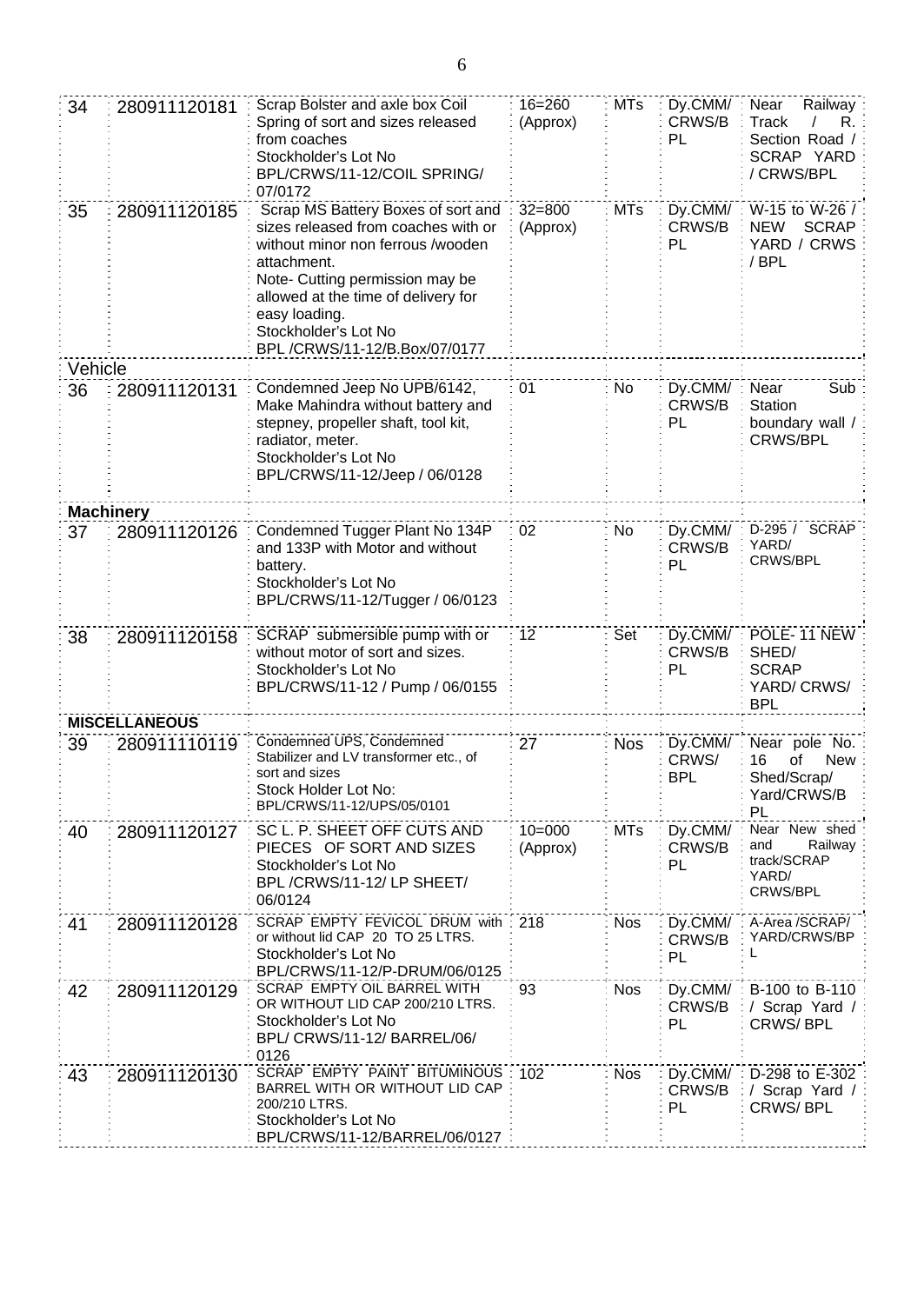| 44 | 280911120147 | Sc. Compreg slat, ply pieces<br>released from seats, with or without<br>minor ferrous / non ferrous<br>attachment like rivets, nuts, bolts,<br>screws, washer, nails, strips etc.<br>Stockholder's Lot No<br>BPL/CRWS/ 11-12/Compreg<br>Slat/06/0144                                                                                                                                                                                                                                                                                                                                                                                                                                                                                                                                                                                                                                                                                                                            | $08 = 550$<br>(Approx)  | <b>MTs</b>     | Dy.CMM/<br>CRWS/B<br>PL         | <b>NEAR EP-186 /</b><br>R-SCTION<br><b>ROAD</b><br>/Scrap yard /<br>CRWS / BPL |
|----|--------------|---------------------------------------------------------------------------------------------------------------------------------------------------------------------------------------------------------------------------------------------------------------------------------------------------------------------------------------------------------------------------------------------------------------------------------------------------------------------------------------------------------------------------------------------------------------------------------------------------------------------------------------------------------------------------------------------------------------------------------------------------------------------------------------------------------------------------------------------------------------------------------------------------------------------------------------------------------------------------------|-------------------------|----------------|---------------------------------|--------------------------------------------------------------------------------|
| 45 | 280911120169 | Scrap wooden packing of sort and<br>sizes<br>Stockholder's Lot No<br>BPL/CRWS/11-12/ Woodenpacking/<br>07/0175                                                                                                                                                                                                                                                                                                                                                                                                                                                                                                                                                                                                                                                                                                                                                                                                                                                                  | $03 = 400$<br>(Approx)  | <b>MTs</b>     | Dy.CMM/<br>CRWS/B<br>PL         | D-285 to D-293<br><b>SCRAP</b><br><b>YARD</b><br><b>CRWS/BPL</b>               |
| 46 | 280911120186 | Scrap Compreg ply of sort and<br>sizes released from coaches with or<br>without attachment of pvc, minor<br>ferrous i.e nails, screw and small<br>strip if any.<br>Stockholder's Lot No<br>BPL/CRWS/11-12/PLY/07/0178                                                                                                                                                                                                                                                                                                                                                                                                                                                                                                                                                                                                                                                                                                                                                           | $40 = 780$<br>(Approx)  | <b>MTs</b>     | Dy.CMM/<br>CRWS/B<br>PL         | I-40 to I-56 /<br><b>SCRAP YARD</b><br>/ CRWS / BPL                            |
|    | Hazardous    |                                                                                                                                                                                                                                                                                                                                                                                                                                                                                                                                                                                                                                                                                                                                                                                                                                                                                                                                                                                 |                         |                |                                 |                                                                                |
| 47 | 280911120164 | Misc. released material from<br>coaches unservicable scrap<br>consisting pieces of PVC sheet,<br>broken LP sheet, PVC/plastic<br>container, PVC/Plastic/Rubber<br>hose pipes. foam rubber, coir,<br>Rexine, broken HDPE chute. FRP<br>items, Shutter frame, louvers, Inlay,<br>front cover of axle, small broken<br>piece of rubber item, packing<br>material such as polythene bags, un<br>useable gunny bags, broken<br>wooden packing box, Limpet sheet,<br>packing (rubber/ fiber/ wooden)<br>bolster & draw gear etc. Nylon<br>bushes & Nylon Items, wire rope,<br>card board, paper broken pieces of<br>of thermacole, broken glass pieces,<br>floor sweeping sand, mud, saw dust<br>etc.<br>NOTE:-1-Ferrous and non ferrous<br>material except minor attechment<br>with lot will not be delivered. If any<br>2- All materials should be lifted<br>below road level and sweeping<br>condition.<br>3- Qty.500 M3 (approx)<br>Stockholder's Lot No<br>CRWS/BPL/MECH/PCR/11- | $500 = 000$<br>(approx) | M <sub>3</sub> | SSE/PC<br>R/CRWS<br>/BPL        | Delhi end of<br>pocket yard<br>behind Bin<br>No.2                              |
| 48 | 280911120165 | 12/01/Misc. released material<br>Misc. released material from<br>coaches unservicable scrap<br>consisting pieces of PVC sheet,<br>broken LP sheet, PVC/plastic<br>container, PVC/Plastic/Rubber<br>hose pipes. foam rubber, coir,<br>Rexine, broken HDPE chute. FRP<br>items, Shutter frame, louvers, Inlay,<br>front cover of axle, small broken<br>piece of rubber item, packing                                                                                                                                                                                                                                                                                                                                                                                                                                                                                                                                                                                              | $180 = 000$<br>(approx) | M <sub>3</sub> | SSE/PC<br><b>R/CRWS</b><br>/BPL | New scrap yard<br>Bin No 03                                                    |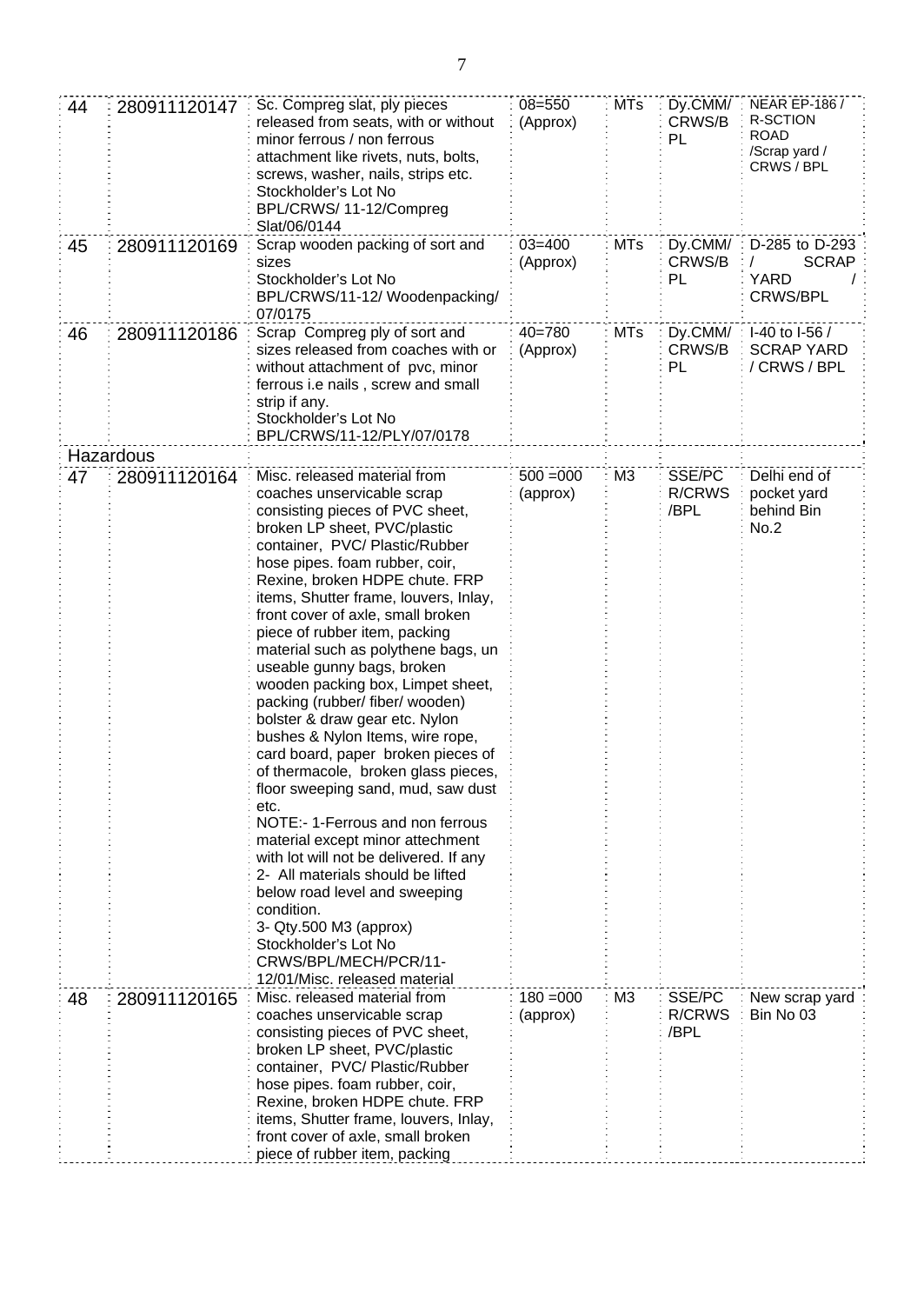|    |              | material such as polythene bags, un<br>useable gunny bags, broken<br>wooden packing box, Limpet sheet,<br>packing (rubber/ fiber/ wooden)<br>bolster & draw gear etc. Nylon<br>bushes & Nylon Items, wire rope,<br>card board, paper broken pieces of<br>of thermacole, broken glass pieces,<br>floor sweeping sand, mud, saw dust<br>etc.<br>NOTE:-1-Ferrous and non ferrous<br>material except minor attechment<br>with lot will not be delivered. If any<br>2- All materials should be lifted<br>below road level and sweeping<br>condition.<br>3- Qty.180 $M3$ (approx)<br>Stockholder's Lot No<br>CRWS/BPL/MECH/PCR/11-<br>12/05/Misc. released material                                                                                                                                                                                                                                                                                                                          |                         |                |                                 |                                                                                   |
|----|--------------|----------------------------------------------------------------------------------------------------------------------------------------------------------------------------------------------------------------------------------------------------------------------------------------------------------------------------------------------------------------------------------------------------------------------------------------------------------------------------------------------------------------------------------------------------------------------------------------------------------------------------------------------------------------------------------------------------------------------------------------------------------------------------------------------------------------------------------------------------------------------------------------------------------------------------------------------------------------------------------------|-------------------------|----------------|---------------------------------|-----------------------------------------------------------------------------------|
| 49 | 280911120166 | Misc. released material from<br>coaches unservicable scrap<br>consisting pieces of PVC sheet,<br>broken LP sheet, PVC/plastic<br>container, PVC/Plastic/Rubber<br>hose pipes. foam rubber, coir,<br>Rexine, broken HDPE chute. FRP<br>items, Shutter frame, louvers, Inlay,<br>front cover of axle, small broken<br>piece of rubber item, packing<br>material such as polythene bags, un<br>useable gunny bags, broken<br>wooden packing box, Limpet sheet,<br>packing (rubber/ fiber/ wooden)<br>bolster & draw gear etc. Nylon<br>bushes & Nylon Items, wire rope,<br>card board, paper broken pieces of<br>of thermacole, broken glass pieces,<br>floor sweeping sand, mud, saw dust<br>etc.<br>NOTE:- 1-Ferrous and non ferrous<br>material except minor attechment<br>with lot will not be delivered. If any<br>2- All materials should be lifted<br>below road level and sweeping<br>condition<br>Stockholder's Lot No<br>CRWS/BPL/MECH/PCR/11-<br>12/04/Misc. released material | $170 = 000$<br>(approx) | M <sub>3</sub> | SSE/PC<br><b>R/CRWS</b><br>/BPL | New scrap yard<br>Bin No 06                                                       |
| 50 | 280911120167 | Misc. released material from<br>coaches Unserviceable scrap<br>consisting. Rexine, torm/pieces, coir<br>foam, foam rubber pieces, cut<br>pieces of recron and polythene bags<br>etc.<br>NOTE:- 1-Ferrous and non ferrous<br>material except minor attechment<br>with lot will not be delivered. If any<br>2- All materials should be lifted<br>below road level and sweeping<br>condition.                                                                                                                                                                                                                                                                                                                                                                                                                                                                                                                                                                                             | $225 = 000$<br>(approx) | M <sub>3</sub> | SSE/PC<br>R/CRWS<br>/BPL        | In front of<br>main gate of<br>scrape yard<br>between<br>E.Pole No.<br>102 to 103 |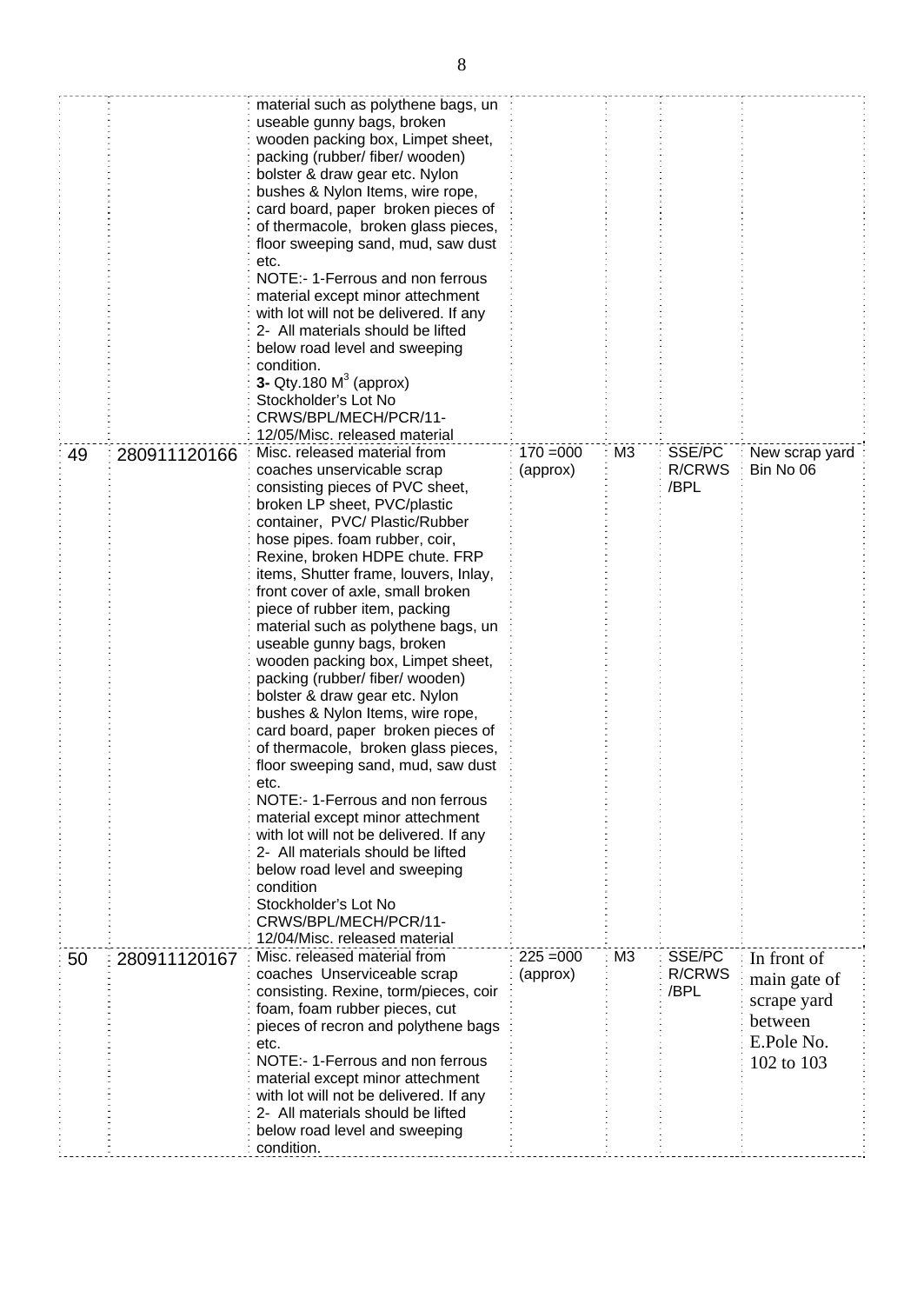|    |              | Stockholder's Lot No                  |                                        |                |               |                |
|----|--------------|---------------------------------------|----------------------------------------|----------------|---------------|----------------|
|    |              | CRWS/BPL/MECH/PCR/11-                 |                                        |                |               |                |
|    |              | 12/03/Misc. released material         |                                        |                |               |                |
| 51 | 280911120168 | Misc. released material from          | $200 = 000$                            | M <sub>3</sub> | SSE/PC        | New scrap      |
|    |              | coaches unserviceable scrap           | (approx)                               |                | <b>R/CRWS</b> | yard Bin No.   |
|    |              | consisting pieces of PVC sheet,       |                                        |                | /BPL          |                |
|    |              | broken LP sheet, PVC/plastic          |                                        |                |               |                |
|    |              | container, PVC/Plastic/Rubber         |                                        |                |               |                |
|    |              | hose pipes. foam rubber, coir,        |                                        |                |               |                |
|    |              | Rexine, broken HDPE chute. FRP        |                                        |                |               |                |
|    |              | items, Shutter frame, louvers, Inlay, |                                        |                |               |                |
|    |              | front cover of axle, small broken     |                                        |                |               |                |
|    |              | piece of rubber item, packing         |                                        |                |               |                |
|    |              | material such as polythene bags, un   |                                        |                |               |                |
|    |              | useable gunny bags, broken            |                                        |                |               |                |
|    |              | wooden packing box, Limpet sheet,     |                                        |                |               |                |
|    |              | packing (rubber/ fiber/ wooden)       |                                        |                |               |                |
|    |              | bolster & draw gear etc. Nylon        |                                        |                |               |                |
|    |              | bushes & Nylon Items, wire rope,      |                                        |                |               |                |
|    |              | card board, paper broken pieces of    |                                        |                |               |                |
|    |              | of thermacole, broken glass pieces,   |                                        |                |               |                |
|    |              | floor sweeping sand, mud, saw dust    |                                        |                |               |                |
|    |              | etc.                                  |                                        |                |               |                |
|    |              | NOTE:-1-Ferrous and non ferrous       |                                        |                |               |                |
|    |              | material except minor attechment      |                                        |                |               |                |
|    |              | 2- All materials should be lifted     | with lot will not be delivered. If any |                |               |                |
|    |              | below road level and sweeping         |                                        |                |               |                |
|    |              |                                       |                                        |                |               |                |
|    |              | condition.                            |                                        |                |               |                |
|    |              | Stockholder's Lot No                  |                                        |                |               |                |
|    |              | CRWS/BPL/MECH/PCR/11-                 |                                        |                |               |                |
|    |              | 12/02/Misc. released material         |                                        |                |               |                |
|    |              | <b>KOTA DEPOT</b>                     |                                        |                |               |                |
| 52 | JBP631104050 | Sc. Batteries of Various AH Size      | $20 = 500$                             | <b>MTs</b>     | SSE/S&T       | SSE/Signal/C/K |
|    |              | intact with minor copper attachment   | (Approx)                               |                | /C/KTE        | Office<br>TЕ   |
|    |              | Stock Holder INF No SS-11             |                                        |                |               | compound       |
|    |              | KTE/S&T/C/10-11/10 dt.14.01.11        |                                        |                |               |                |
|    |              |                                       |                                        |                |               |                |

## **N O T E**

- (1) Scrap Battery / Waste Oil lots can be bid only by Firm's registered (valid) with MOEF (CPCB Certificate holder) as Recyclers/Re-processors and having environmentally sound management facilities. The person actually bidding on the firm's behalf will have to produce namely authorization letter on Firm's letterhead.
- (2) **No fire arms** / **weapon** will be allowed inside the auction hall.
- (3) After getting the Delivery Order in division lots, the scrap purchaser will contact the **DMM/EA to DRM/BPL** in the Division, along with a written request for delivery of the sold lot of scraps (other than scrap depot lots).
- **(4) Interest rate in case of delayed payment will be charged @ 7% above the Base Rate of State Bank of India prevailing on the date of auction (Railway Board letter No.2010/RS/S/709/36 Dt. 24/12/2010).**
- (5) The auction sale is subject to the General Conditions of Auction Sale, the Special Condition of Auction sale, which was circulated, vide COS JBP's letter No. WCR/SHQ/1401/Sales/01 Dated 07/06/2004 and any other condition, which will be announced/ circulated at the time of auction sale or with catalogue. The auction catalogue and general conditions of sale are also available on West Central Railway's official website: [www.wcr.indianrailways.gov.in.](http://www.wcr.indianrailways.gov.in/) The purchasers are bound to accept the general condition available on West Central Railway's official website.
- (6) The EMD stands forfeited if balance sale value not deposited by purchasers within the 50 days from the date of auction
- (7) Only one bidder will represent a participating firm in the auction.

9